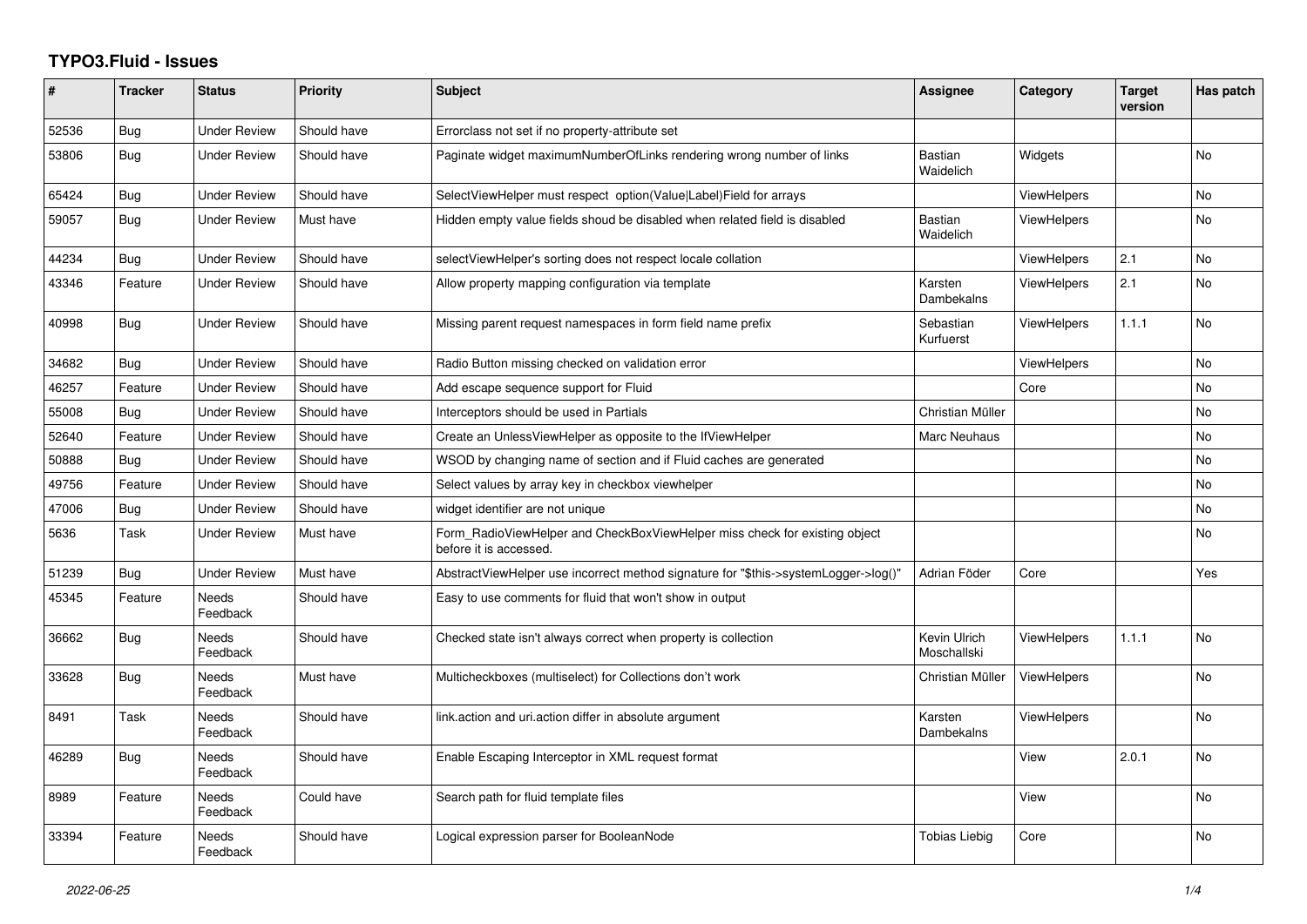| #     | <b>Tracker</b> | <b>Status</b>            | <b>Priority</b>      | <b>Subject</b>                                                                                         | <b>Assignee</b>        | Category    | <b>Target</b><br>version | Has patch |
|-------|----------------|--------------------------|----------------------|--------------------------------------------------------------------------------------------------------|------------------------|-------------|--------------------------|-----------|
| 46091 | Task           | <b>Needs</b><br>Feedback | Should have          | Show source file name and position on exceptions during parsing                                        |                        |             |                          | No        |
| 3291  | Feature        | Needs<br>Feedback        | Should have          | Cacheable viewhelpers                                                                                  |                        |             |                          | No        |
| 58862 | <b>Bug</b>     | Needs<br>Feedback        | Should have          | FormViewHelper doesn't accept NULL as value for \$arguments                                            | Bastian<br>Waidelich   | ViewHelpers |                          | Yes       |
| 9005  | Feature        | Accepted                 | Could have           | Fluid Template Analyzer (FTA)                                                                          | Sebastian<br>Kurfuerst |             |                          |           |
| 5933  | Feature        | Accepted                 | Should have          | Optional section rendering                                                                             | Sebastian<br>Kurfuerst | ViewHelpers |                          | No        |
| 28551 | Bug            | Accepted                 | Should have          | (v4) backport VHTest                                                                                   | Sebastian<br>Kurfuerst |             |                          | <b>No</b> |
| 9950  | Task           | New                      | Should have          | Binding to nested arrays impossible for form-elements                                                  |                        | ViewHelpers |                          |           |
| 4704  | Feature        | New                      | Should have          | Improve parsing exception messages                                                                     |                        | Core        |                          |           |
| 1907  | Feature        | New                      | Could have           | Default values for view helpers based on context                                                       |                        | Core        |                          |           |
| 48355 | Feature        | New                      | Could have           | Assign output of viewhelper to template variable for further processing.                               |                        |             |                          |           |
| 13045 | Bug            | New                      | Should have          | Entity decode of strings are different between if-conditions and output of variable                    |                        |             |                          |           |
| 9514  | Feature        | New                      | Should have          | Support explicit Array Arguments for ViewHelpers                                                       |                        |             |                          |           |
| 45384 | Bug            | New                      | Must have            | Persisted entity object in widget-configuration cannot be deserialized (after reload)                  |                        | Widgets     | 2.0.1                    | No        |
| 36655 | Bug            | New                      | Should have          | Pagination Links                                                                                       |                        | Widgets     |                          | No        |
| 31955 | Feature        | New                      | Should have          | f:uri.widget                                                                                           |                        | Widgets     |                          | No        |
| 60003 | Feature        | New                      | Should have          | Add required-Attribute to f:form.password                                                              |                        | ViewHelpers |                          | No        |
| 54284 | Bug            | New                      | Should have          | Default Option for Switch/Case VH                                                                      |                        | ViewHelpers |                          | No        |
| 54195 | Task           | New                      | Should have          | Rename and move FormViewHelper's errorClass value, currently 'f3-form-error'                           | Adrian Föder           | ViewHelpers |                          | No        |
| 51100 | Feature        | New                      | Must have            | Links with absolute URI should have the option of URI Scheme                                           |                        | ViewHelpers |                          | No        |
| 49600 | Bug            | New                      | Should have          | f:form tag shown as a HTML on frontend                                                                 |                        | ViewHelpers |                          | No        |
| 40064 | Bug            | New                      | Must have            | Multiselect is not getting persisted                                                                   |                        | ViewHelpers |                          | No        |
| 39936 | Feature        | New                      | Should have          | registerTagAttribute should handle default values                                                      |                        | ViewHelpers |                          | No        |
| 37619 | Bug            | New                      | Should have          | Fatal Error when using variable in name attribute of Section ViewHelper                                |                        | ViewHelpers |                          | No        |
| 36410 | Feature        | New                      | Should have          | Allow templates to send arguments back to layout                                                       |                        | ViewHelpers |                          | No        |
| 34309 | Task           | New                      | Could have           | Unknown ViewHelpers cause exception - should be handled more graceful                                  |                        | ViewHelpers |                          | No        |
| 26664 | Task           | New                      | Won't have this time | Clean up Form ViewHelpers                                                                              |                        | ViewHelpers |                          | No        |
| 26658 | Task           | New                      | Won't have this time | Make Form ViewHelpers consistent                                                                       |                        | ViewHelpers |                          | No        |
| 10911 | Task           | New                      | Should have          | Tx Fluid ViewHelpers Form AbstractFormViewHelper->renderHiddenIdentityField<br>should be more reliable |                        | ViewHelpers |                          | No        |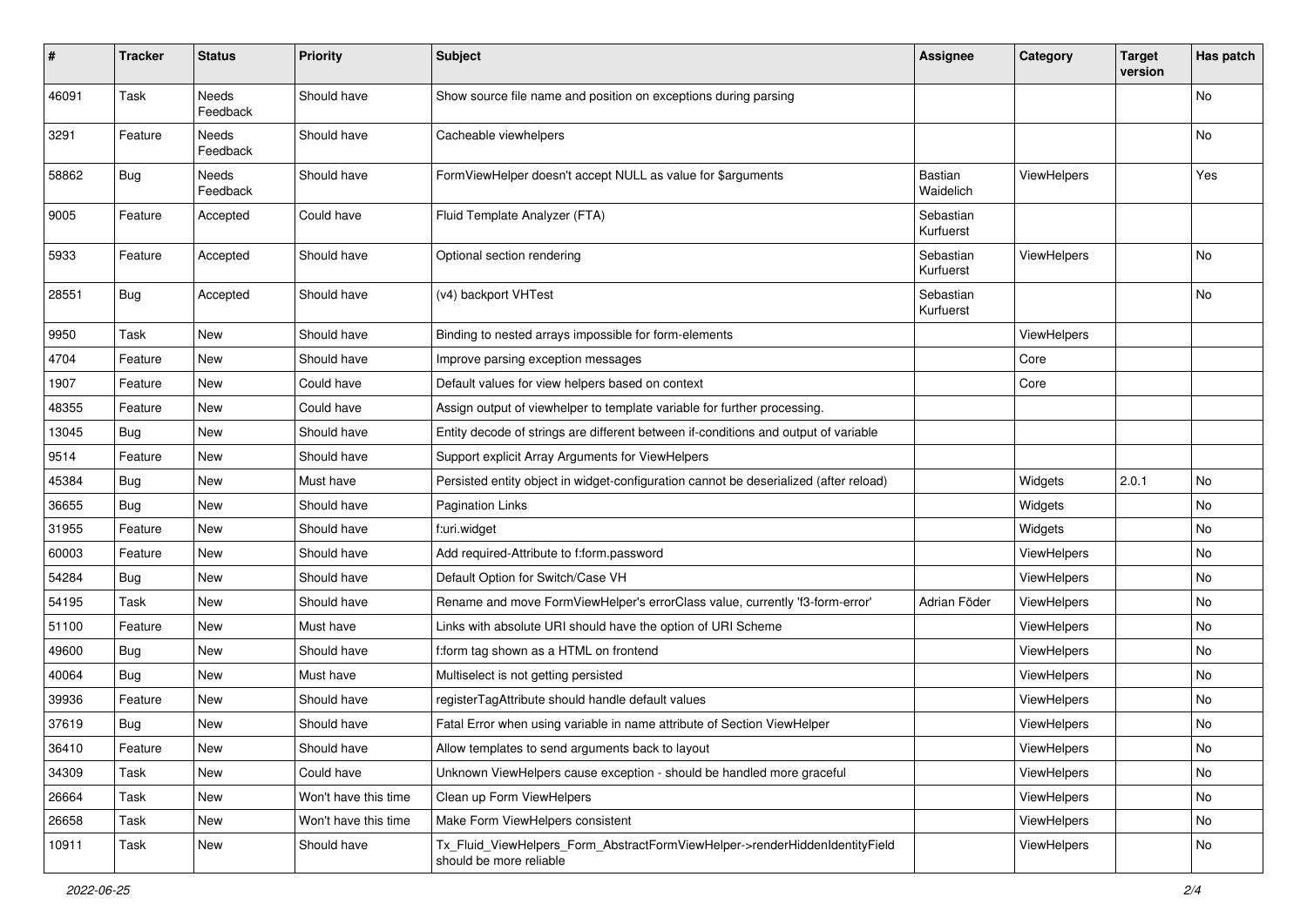| $\vert$ # | <b>Tracker</b> | <b>Status</b> | <b>Priority</b> | Subject                                                                                   | Assignee               | Category    | <b>Target</b><br>version | Has patch     |
|-----------|----------------|---------------|-----------------|-------------------------------------------------------------------------------------------|------------------------|-------------|--------------------------|---------------|
| 8648      | Bug            | New           | Should have     | format.crop ViewHelper should support all features of the crop stdWrap function           |                        | ViewHelpers |                          | No            |
| 3725      | Feature        | New           | Could have      | <b>CSS Engine</b>                                                                         | Christian Müller       | ViewHelpers |                          | No            |
| 60181     | Feature        | New           | Could have      | Caching mechanism for Fluid Views/Templates                                               |                        | View        |                          | No            |
| 45394     | Task           | New           | Should have     | Forwardport Unit test for standalone view                                                 |                        | View        |                          | No            |
| 43072     | Task           | New           | Should have     | Remove TOKENS for adding templates fallback in Backporter                                 |                        | View        |                          | No            |
| 38369     | Bug            | <b>New</b>    | Must have       | Resource ViewHelpers should not fall back to request package                              |                        | View        |                          | No            |
| 62346     | Feature        | New           | Could have      | f:comment should have high precende                                                       |                        | Core        | 3.x                      | No            |
| 39990     | <b>Bug</b>     | New           | Should have     | Same form twice in one template: hidden fields for empty values are only rendered<br>once |                        | Core        |                          | No            |
| 33551     | Bug            | New           | Must have       | View helper values break out of a partial scope                                           | Sebastian<br>Kurfuerst | Core        |                          | No            |
| 30555     | Feature        | New           | Could have      | Make TagBuilder more extensible                                                           |                        | Core        |                          | No            |
| 27607     | Bug            | New           | Must have       | Make Fluid comparisons work when first element is STRING, second is NULL.                 |                        | Core        |                          | No            |
| 12863     | <b>Bug</b>     | New           | Should have     | Attributes of a viewhelper can't contain a '-'                                            | Sebastian<br>Kurfuerst | Core        |                          | No            |
| 10472     | Feature        | New           | Could have      | Fluid Standalone distribution                                                             |                        | Core        |                          | No            |
| 3481      | Bug            | New           | Should have     | Use ViewHelperVariableContainer in PostParseFacet                                         |                        | Core        |                          | No            |
| 60271     | Feature        | New           | Should have     | Paginate viewhelper, should also support arrays                                           |                        |             |                          | No            |
| 58983     | <b>Bug</b>     | New           | Should have     | format.date does not respect linebreaks and throws exception                              |                        |             |                          | No            |
| 58921     | Bug            | New           | Should have     | f:form.* VHs crash if NOT inside f:form but followed by f:form                            |                        |             |                          | No            |
| 57885     | Bug            | New           | Must have       | Inputs are cleared from a second form if the first form produced a vallidation error      |                        |             |                          | No            |
| 56237     | Task           | <b>New</b>    | Should have     | in-line (Condition) ViewHelpers should not evaluate on parsing                            |                        |             |                          | No            |
| 52591     | <b>Bug</b>     | New           | Should have     | The Pagination Widget broken for joined objects                                           |                        |             |                          | No            |
| 52419     | <b>Bug</b>     | New           | Should have     | Wrong PHPDocs notation for default value inline f:translate viewhelper                    |                        |             | 2.0                      | No            |
| 51277     | Feature        | New           | Should have     | ViewHelper context should be aware of actual file occurrence                              |                        |             |                          | No            |
| 49038     | <b>Bug</b>     | New           | Must have       | form select does not select the first item if prependOptionValue is used                  |                        |             |                          | No            |
| 47669     | Task           | New           | Should have     | FormViewHelper does not define the default request method                                 |                        |             |                          | No            |
| 46545     | Feature        | New           | Should have     | Better support for arrays in options of SelectViewHelper                                  |                        |             |                          | No            |
| 45153     | Feature        | New           | Should have     | f:be.menus.actionMenuItem - Detection of the current select option is insufficient        |                        |             |                          | No            |
| 43071     | Task           | New           | Should have     | Remove TOKENS for adding fallback teplates in B                                           |                        |             |                          | $\mathsf{No}$ |
| 42743     | Task           | New           | Should have     | Remove inline style for hidden form fields                                                |                        |             |                          | No            |
| 42397     | Feature        | New           | Should have     | Missing viewhelper for general links                                                      |                        |             |                          | No            |
| 40081     | Feature        | New           | Should have     | Allow assigned variables as keys in arrays                                                |                        |             |                          | No            |